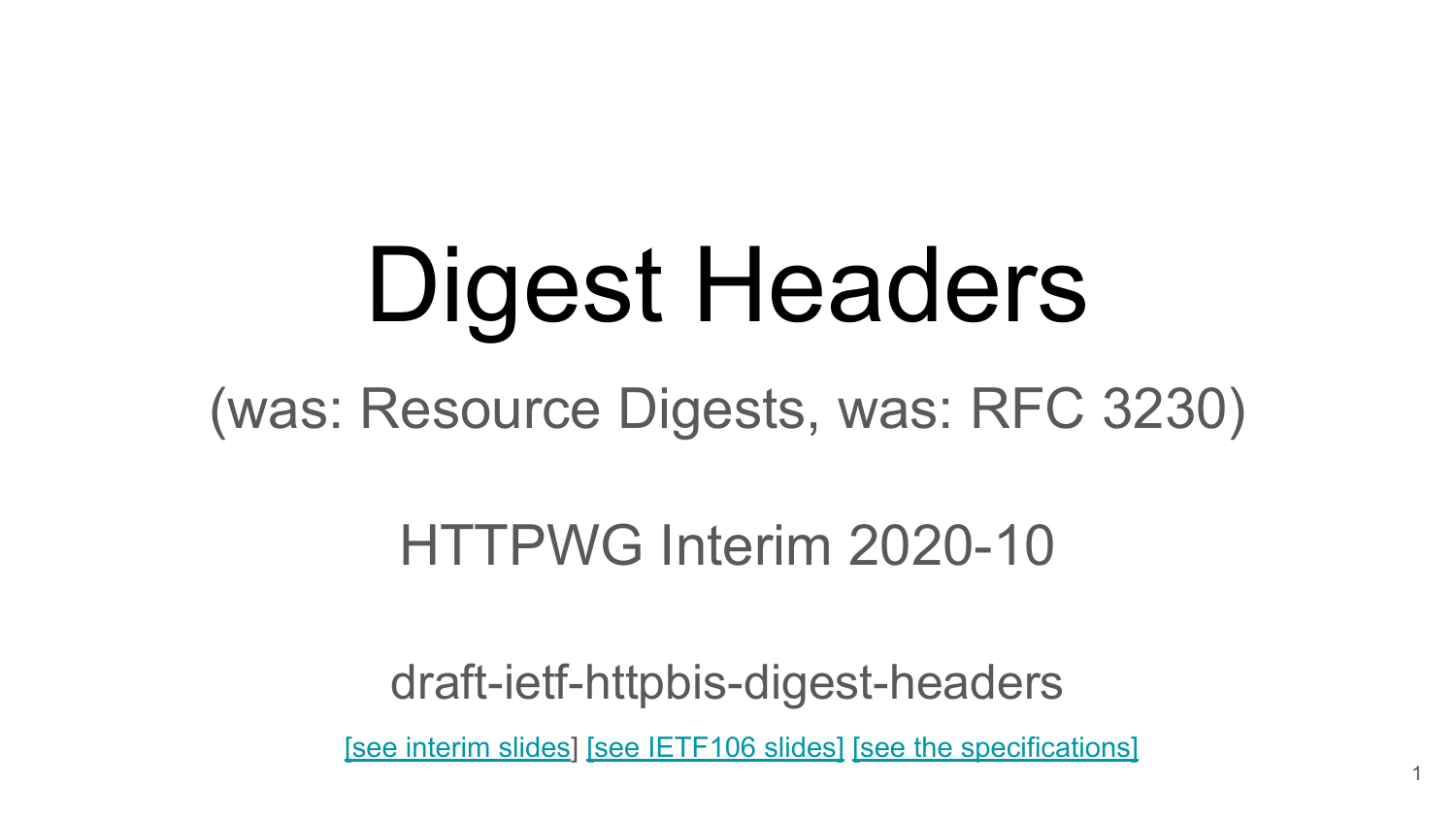## **Who is using Digest?**

- [MICE content-coding](https://github.com/martinthomson/http-mice/blob/master/draft-thomson-http-mice.md) (draft-thomson-http-mice)
- Signature specs: http-signatures,

## [signed-exchanges](https://tools.ietf.org/html/draft-yasskin-http-origin-signed-responses-08)

(draft-yasskin-http-origin-signed-responses)

- Banking APIs via http-signatures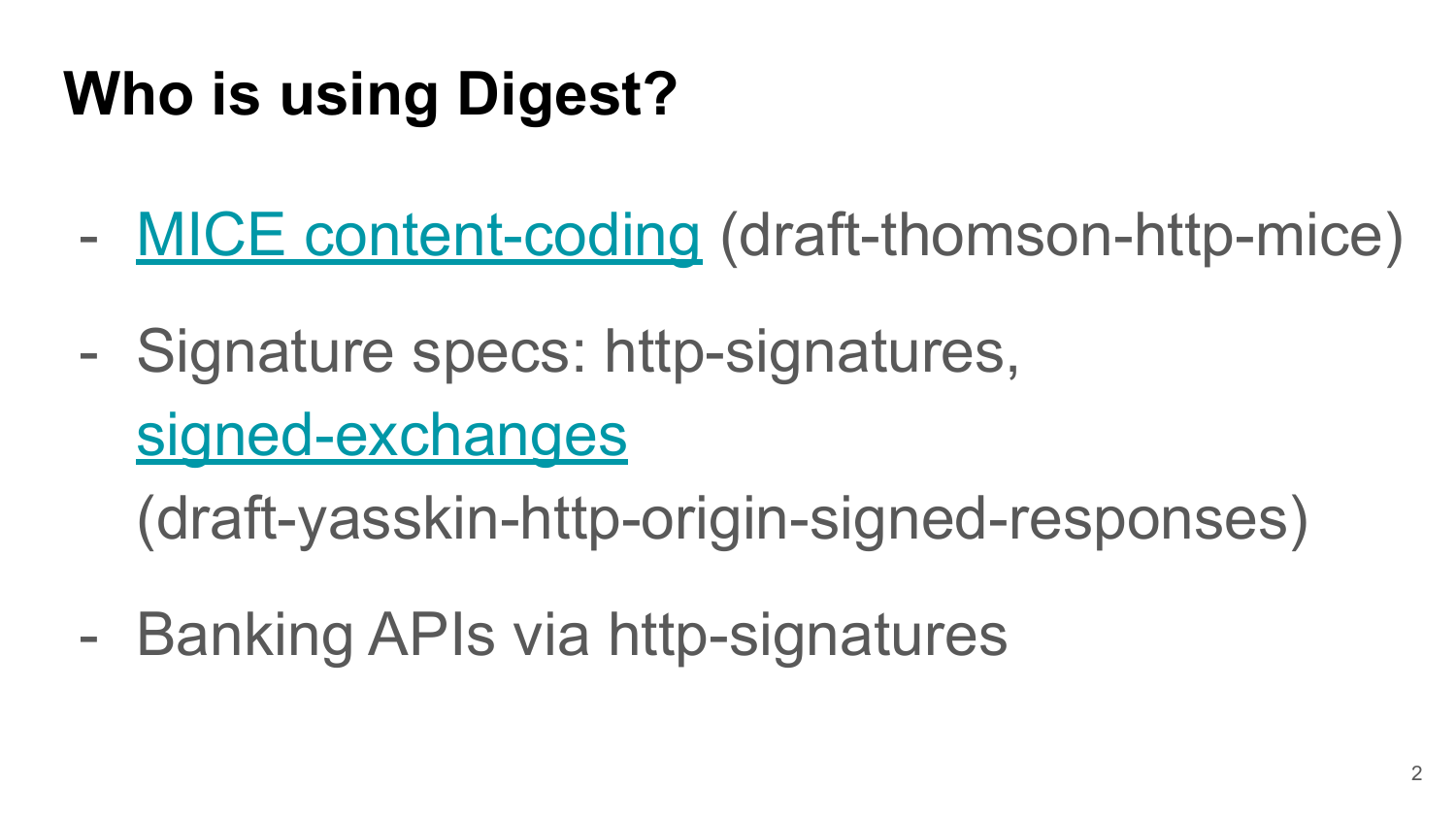### **Changes**

- **03**: Allow Digest in trailers #1157. Deprecate SHA-1 and contentMD5
- **03**: Removed references to validators as they are implied by HTTP [#936](https://github.com/httpwg/http-extensions/issues/936)[/#937](https://github.com/httpwg/http-extensions/pull/937),
- **03**: Digest-algorithms are always case-insensitive but now the lower case is preferred
- **04**: Added Algorithm agility and improve considerations on encryption
- **04**: Obsolete parameters in Digest (eg. sha-256=fafafa<del>; b=1.0</del>) [#850/#1259](https://github.com/httpwg/http-extensions/pull/1259)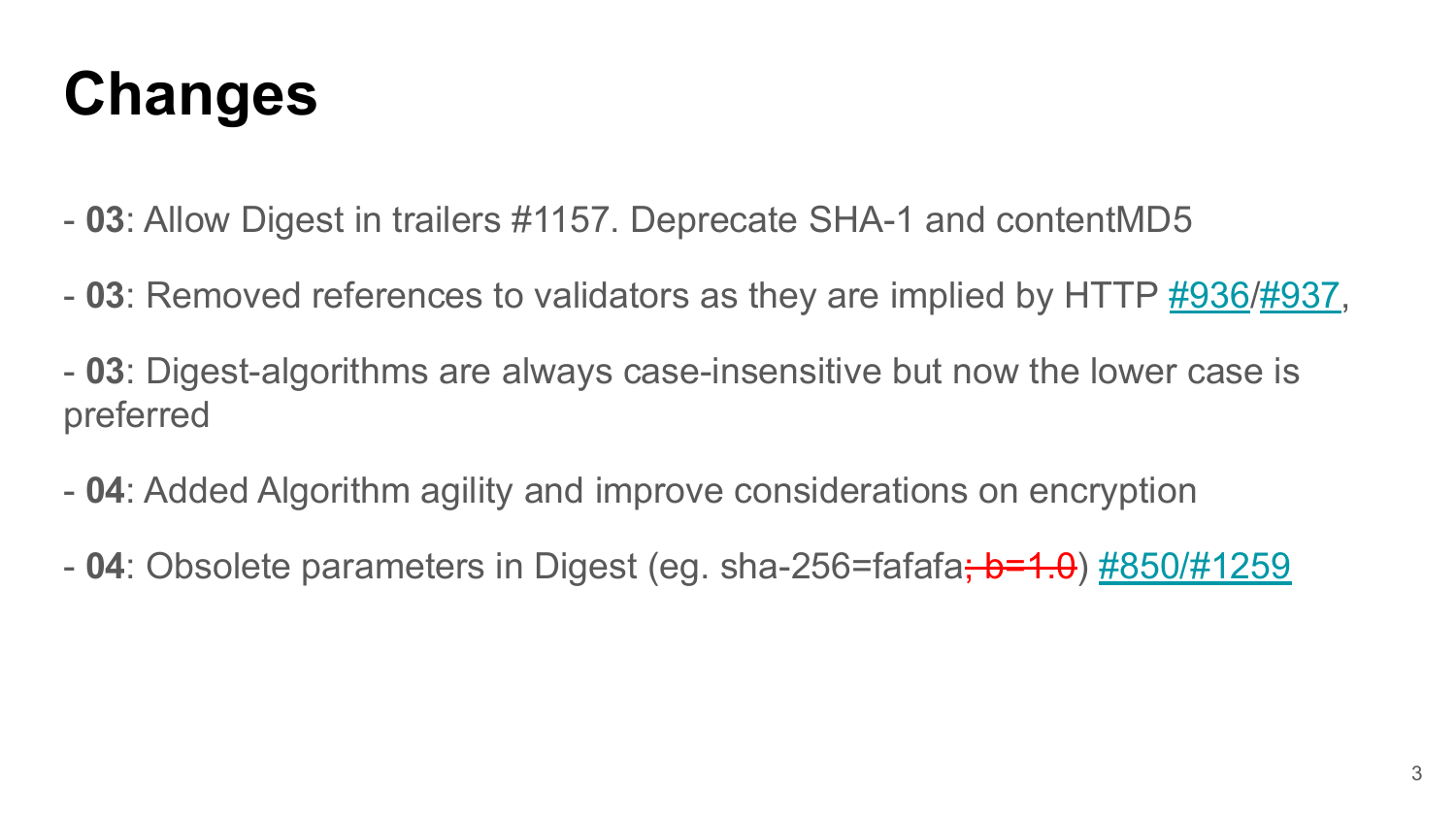## **Open Issues Needing Input**

- [#970](https://github.com/httpwg/http-extensions/issues/970)  Is POST behavior extensible to all methods?
- [#1208](https://github.com/httpwg/http-extensions/issues/1208)  Can Intermediaries alter Digest?
- $#1221$  forbid duplicate digest-algorithms, eg
- Digest hash=256/babc..., hash=512/babc...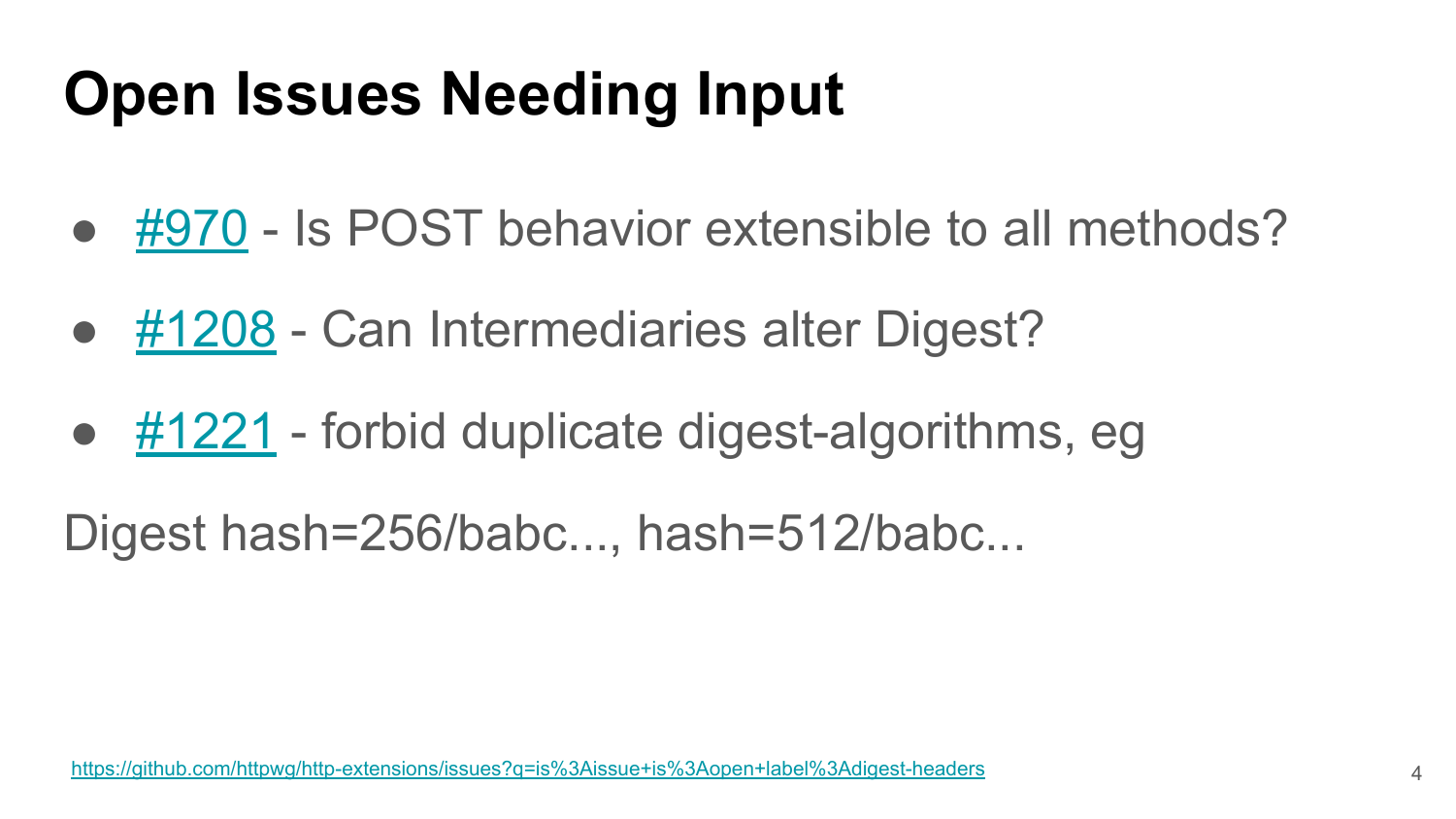## **Open Issue [#970](https://github.com/httpwg/http-extensions/issues/970) - Digest semantics depends on method?**

Following RFC3230, if a request contains a partial representation, Digest is computed on the complete representation-data: [this I-D doesn't change that](https://github.com/httpwg/http-extensions/blob/master/draft-ietf-httpbis-digest-headers.md#representation-digest-representation-digest).

POST and PATCH do not carry partial representations but complete representations of actions/patch documents, so Digest is actually computed on the payload body.

Julian [suggests](https://github.com/httpwg/http-extensions/pull/1248#issuecomment-675403984) to extend this behavior to all requests: "*even [...when a method can carries a partial representation...] Digest request [..] field would still reflect the contents of the payload, in this case the partial payload.*"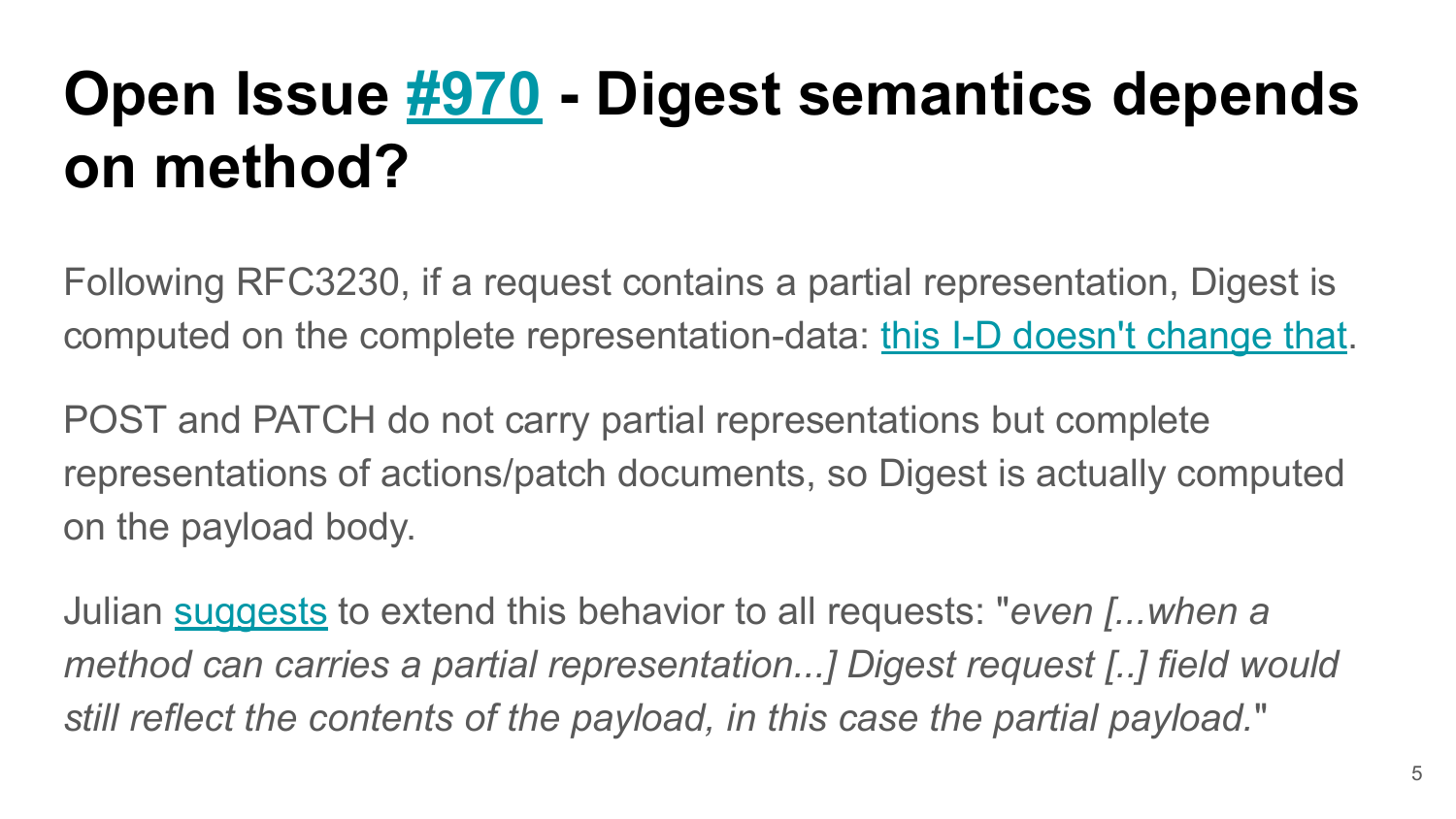#### **Thanks!**

#### Roberto Polli - [robipolli@gmail.com](mailto:robipolli@gmail.com)

#### Lucas Pardue - [lucaspardue.24.7@gmail.com](mailto:lucaspardue.24.7@gmail.com)







© rjccartoons | Dreamstime.com